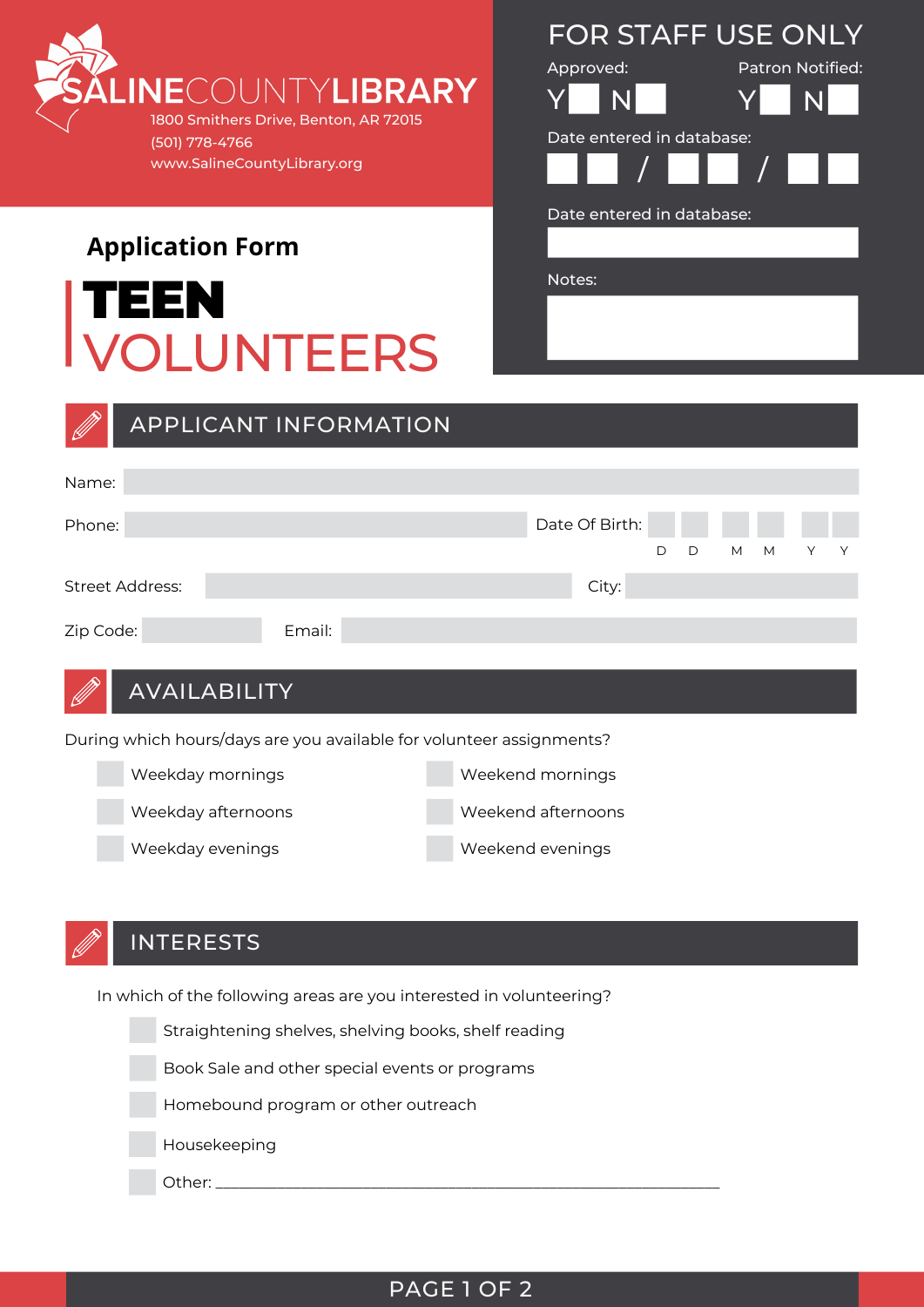# **TEEN VOLUNTEERS**



# SPECIAL SKILLS OR QUALIFICATIONS

Summarize special skills and qualifications you have acquired from employment, previous volunteer work, or through other activities, including hobbies or sports.



## PREVIOUS VOLUNTEER EXPERIENCE

Summarize your previous volunteer experience.

| <b>DESCRIPTION</b> | PERSON TO NOTIFY IN CASE OF EMERGENCY |
|--------------------|---------------------------------------|
| Name:              |                                       |
| Phone:             |                                       |
| Email:             |                                       |

## PAGE 2 OF 3